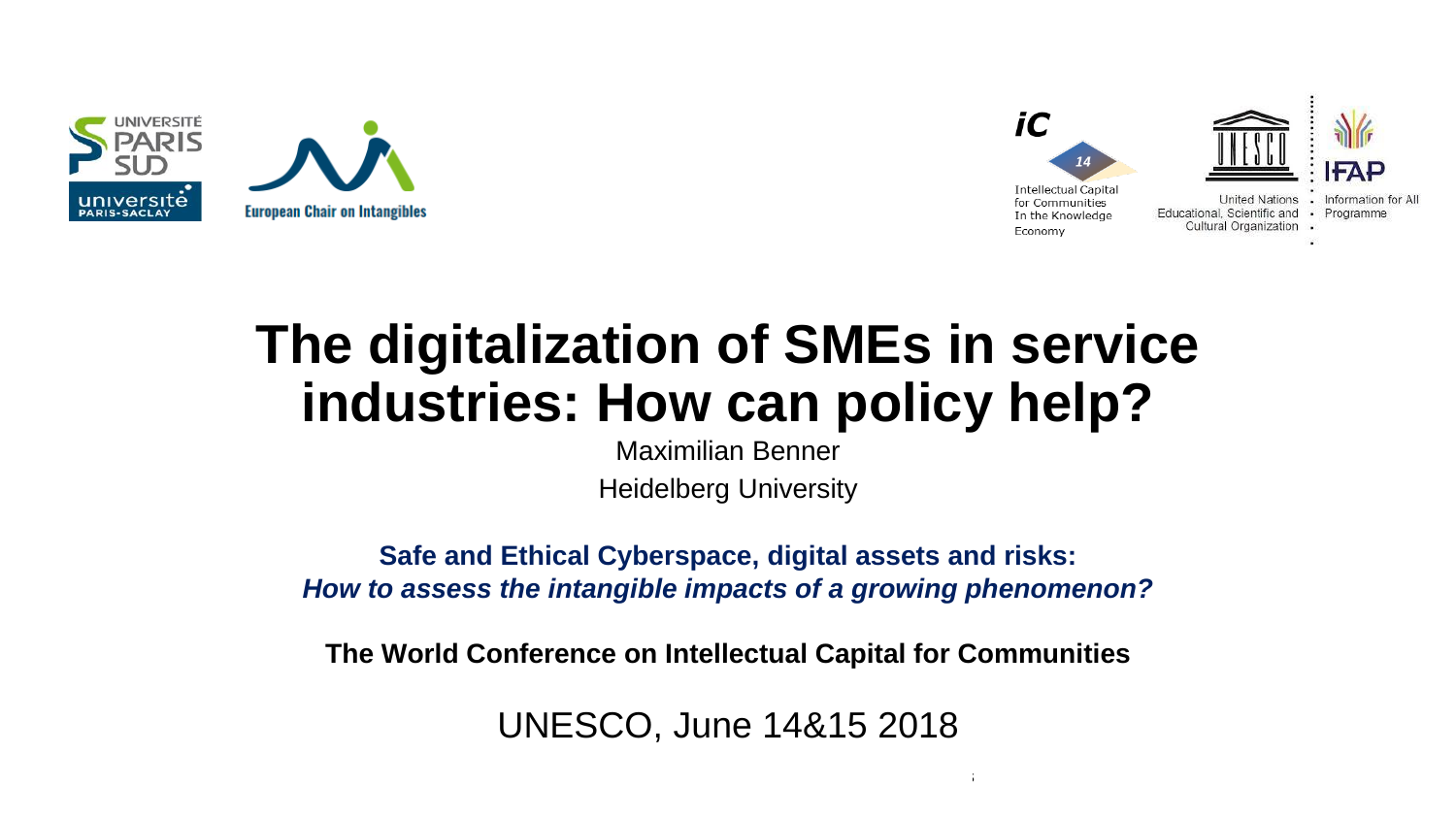

- I Productivity and services: why talk about digitalization?
- II The economic importance of services with a focus on tourism and retail
- III Possibilities for digitalizing a service industry: The case of tourism
- IV Zooming in: digitalizing tourism in a mid-sized city in Germany
- V Digitalizing retail: a few thoughts on a big challenge
- VI Recommendations and generalized policy implications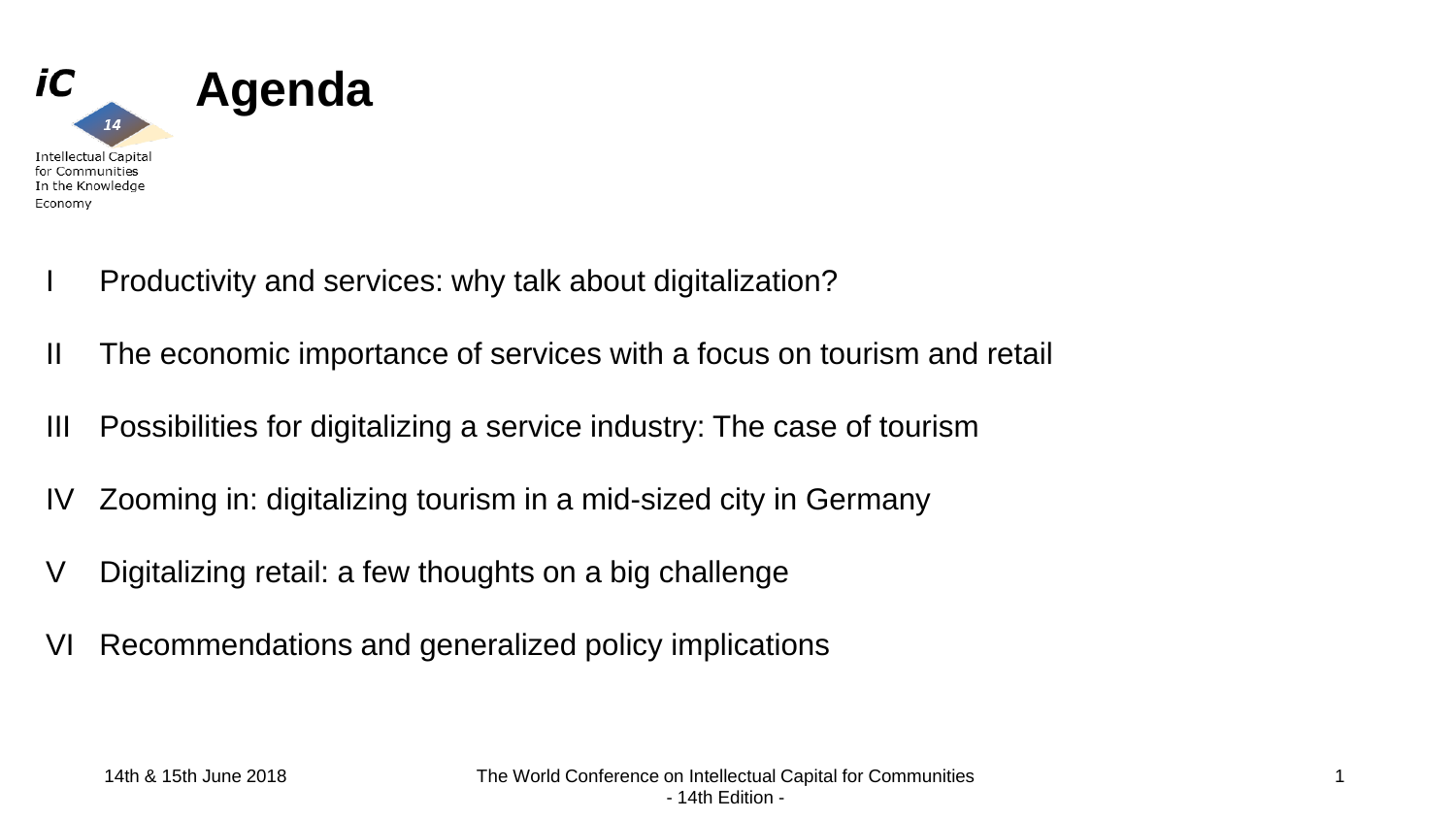



**About me**

### **Dr. Maximilian Benner, M.Sc.** Vienna, Austria

Economist and Economic Geographer with a focus on clusters, local and regional economic development, innovation and SMEs

Teaching assignments at Heidelberg University, Vienna University, Hafen City University

> *Visit my blog on regional policy: www.maximilian-benner.eu*

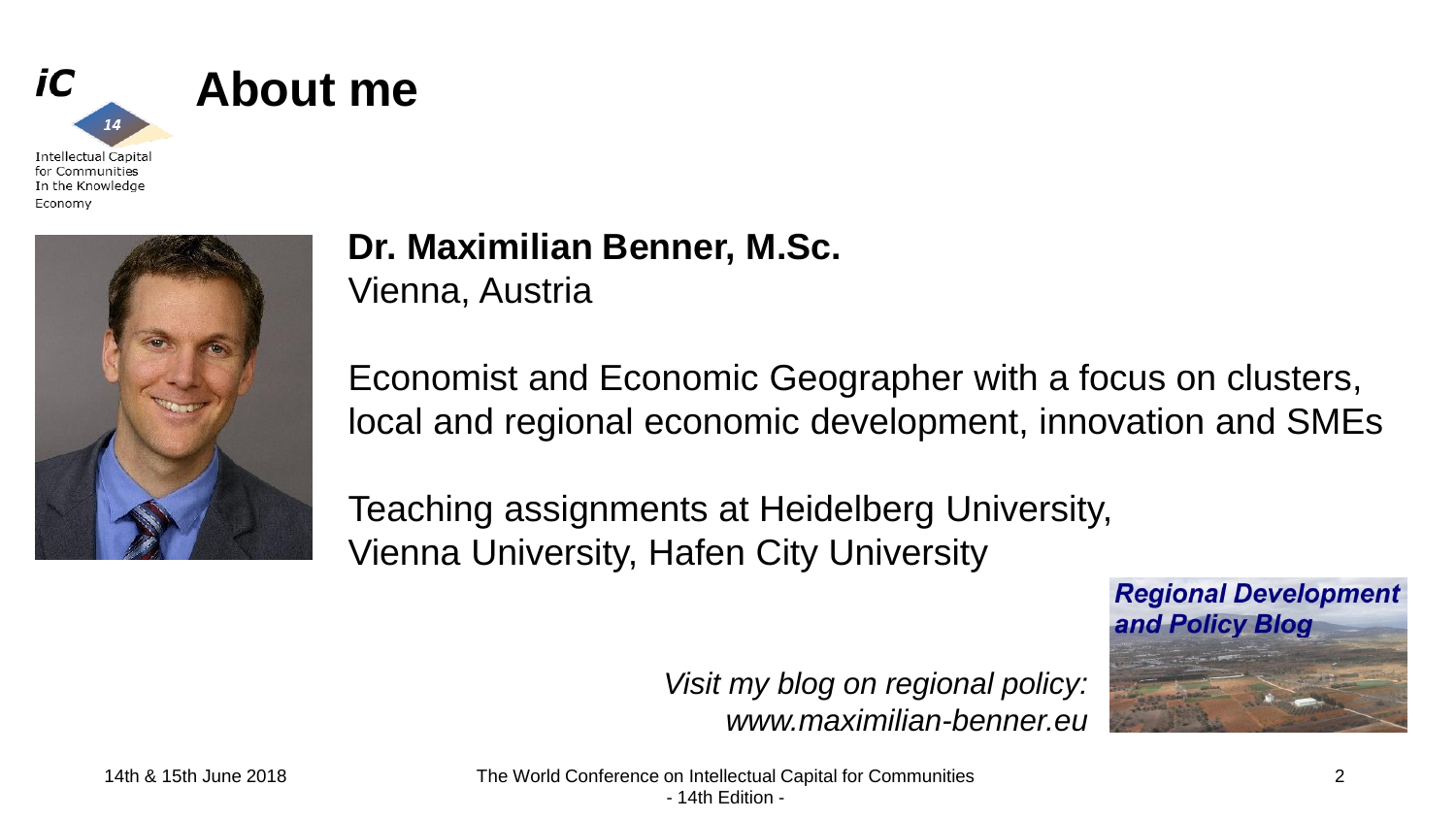

## **The productivity slowdown (1/3)**

- Productivity growth in OECD economies has slowed down since the 1990s and early 2000s (OECD 2016)
- However, productivity growth of the most productive firms ("frontier") has remained robust (OECD 2015)
- Thus, the productivity slowdown is probably not due to a lack of innovation *per se* but to a lack of diffusion (OECD 2015; 2016)

OECD (ed.) (2015): The Future of Productivity. Paris: Organisation for Economic Co-operation and Development.

OECD (ed.) (2016): OECD Regional Outlook: Productive regions for inclusive societies. Paris: Organisation for Economic Co-operation and Development.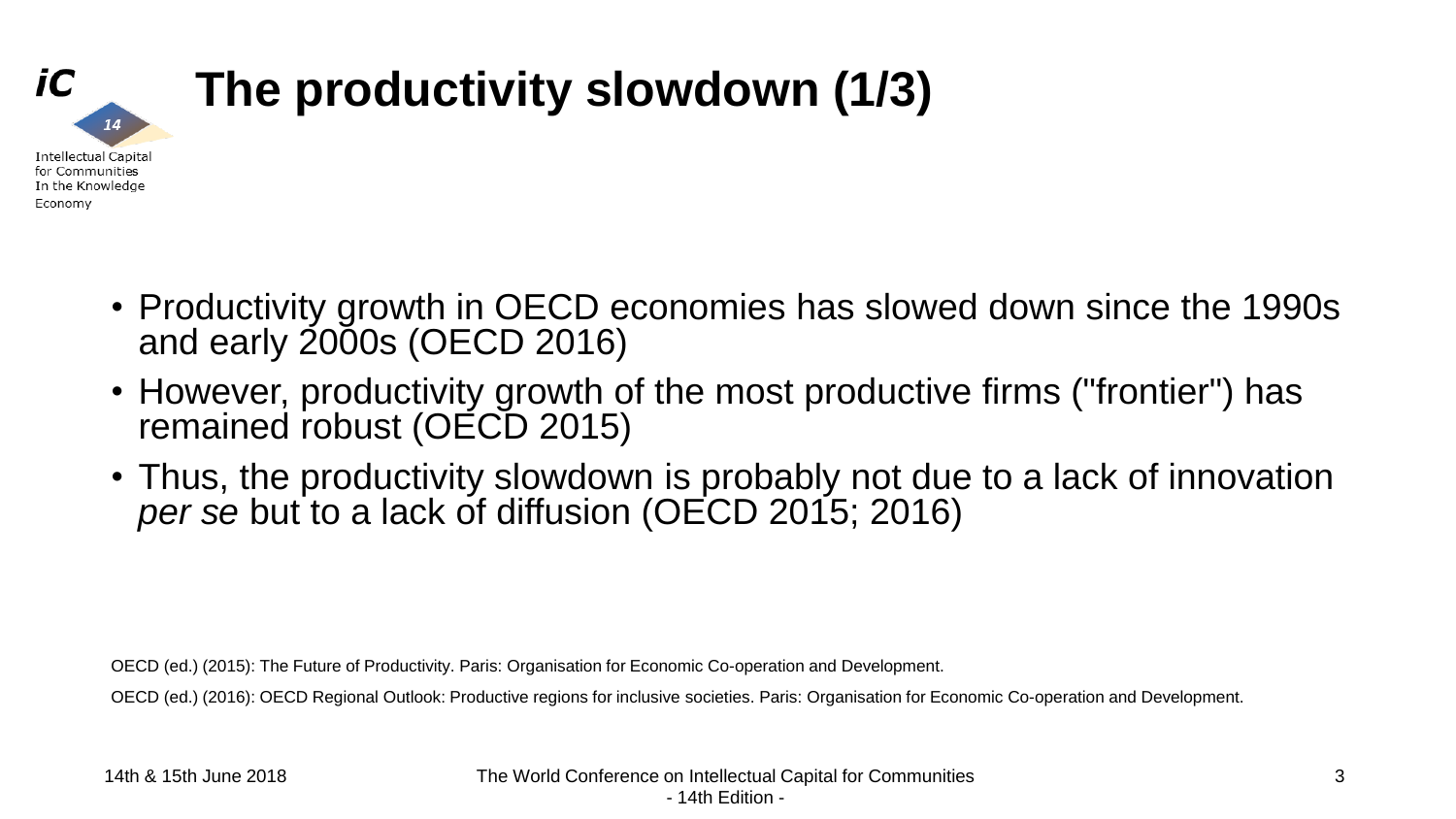

• Aggregate productivity growth can be disaggregated into three components (Criscuolo 2015; OECD 2016):

(i) growth at the global frontier, (ii) growth at the national frontier, and (iii) growth of laggards

• Between each of the three components of productivity growth, diffusion takes place

Criscuolo, C. (2015): Productivity is soaring at top firms and sluggish everywhere else. In: Harvard Business Review, https://hbr.org/2015/08/productivity-is-soaring-attop-firms-and-sluggish-everywhere-else (25.05.2018).

OECD (ed.) (2016): OECD Regional Outlook: Productive regions for inclusive societies. Paris: Organisation for Economic Co-operation and Development.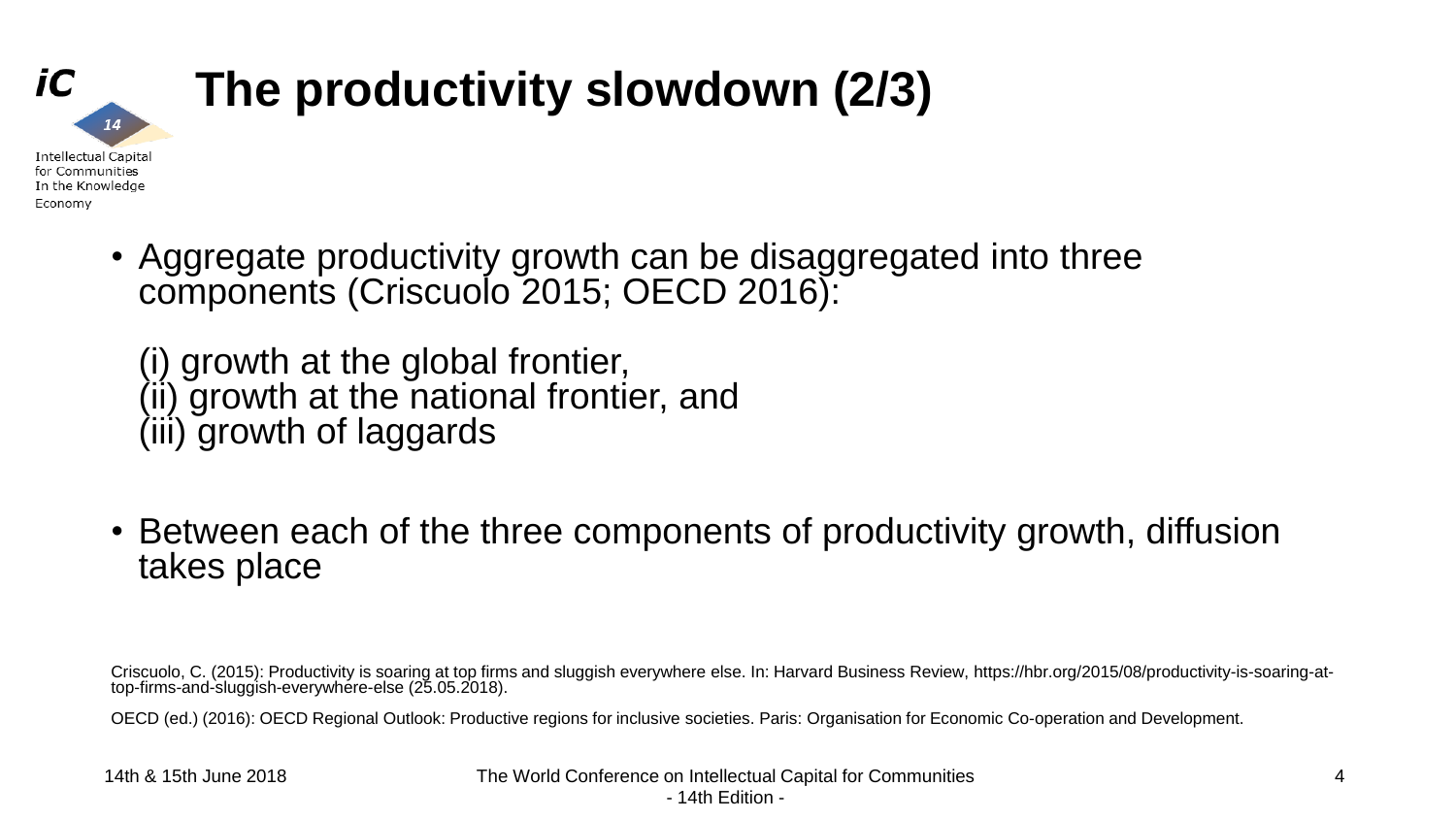

- "The productivity problem isn't a lack of global innovation. It's a failure by many firms to adopt new technologies and best practices" (Criscuolo 2015)
- Thus, there is a case for promoting the diffusion of productivity-enhancing innovation across national or regional economies
- Encouraging the use of digital technologies is a way to do so!

Criscuolo, C. (2015): Productivity is soaring at top firms and sluggish everywhere else. In: Harvard Business Review, https://hbr.org/2015/08/productivity-is-soaring-attop-firms-and-sluggish-everywhere-else (25.05.2018).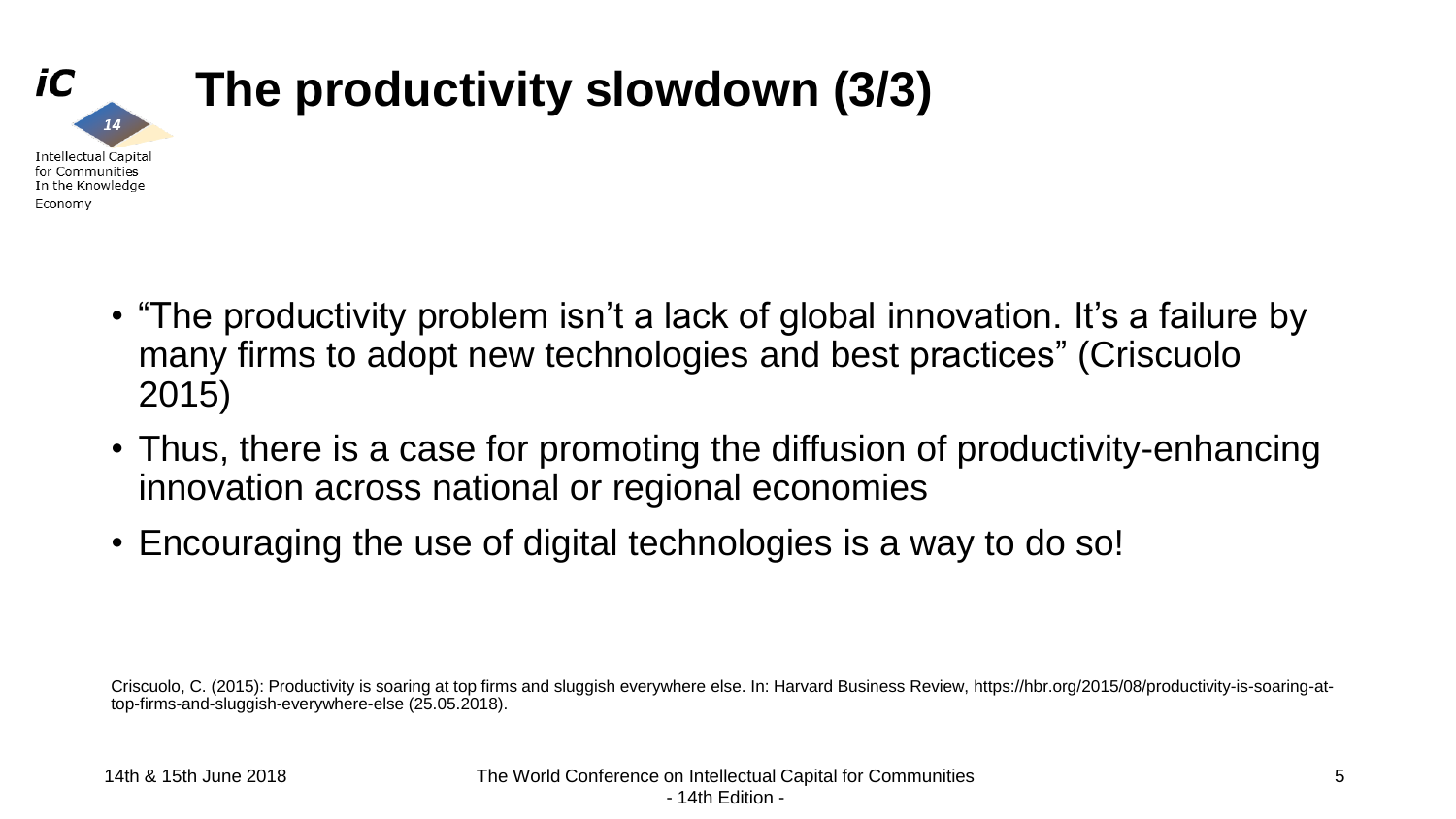

### **The economic importance of services**

- In Germany, the trade, transportation, and hospitality sectors together account for 16.1 percent of GVA (2017) (Fed. Statistical Office 2018a)
- Tourism is particularly labor-intensive: Tourism accounts for 3.9 percent of GVA in Germany (2015) and for 6.8 percent of domestic employment (BMWi 2017: 8)
- The accommodation and food service industries employ c. 1.6 million people in Germany (2016) (Fed. Statistics Office 2018b)
- Retail employs 3.0 million people in Germany (2012) (HDE 2013: 6)

BMWi (ed.) (2017): Wirtschaftsfaktor Tourismus in Deutschland: Kennzahlen einer umsatzstarken Querschnittsbranche: Ergebnisbericht.Berlin: Bundesministerium fürVerkehr und Energie.

Fed. Statistical Office (ed.) (2018a): Inlandsproduktberechnung: Bruttowertschöpfung nach Wirtschaftsbereichen, https://www.destatis.de/DE/ZahlenFakten/GesamtwirtschaftUmwelt/VGR/Inlandsprodukt/Tabellen/BWSBereichen.html (

Fed. Statistical Office (ed.) (2018b): Persons in employment: Germany, years, economic sections (WZ2008), sex, https://www-genesis.destatis.de/genesis/online/link/tabelleErgebnis/12211-0009&language=en (12.05.2018).

Handelsverband Deutschland HDE (ed.) (2013): Branchenreport Einzelhandel: Der Handel als Arbeitgeber. Berlin: Handelsverband Deutschland (HDE).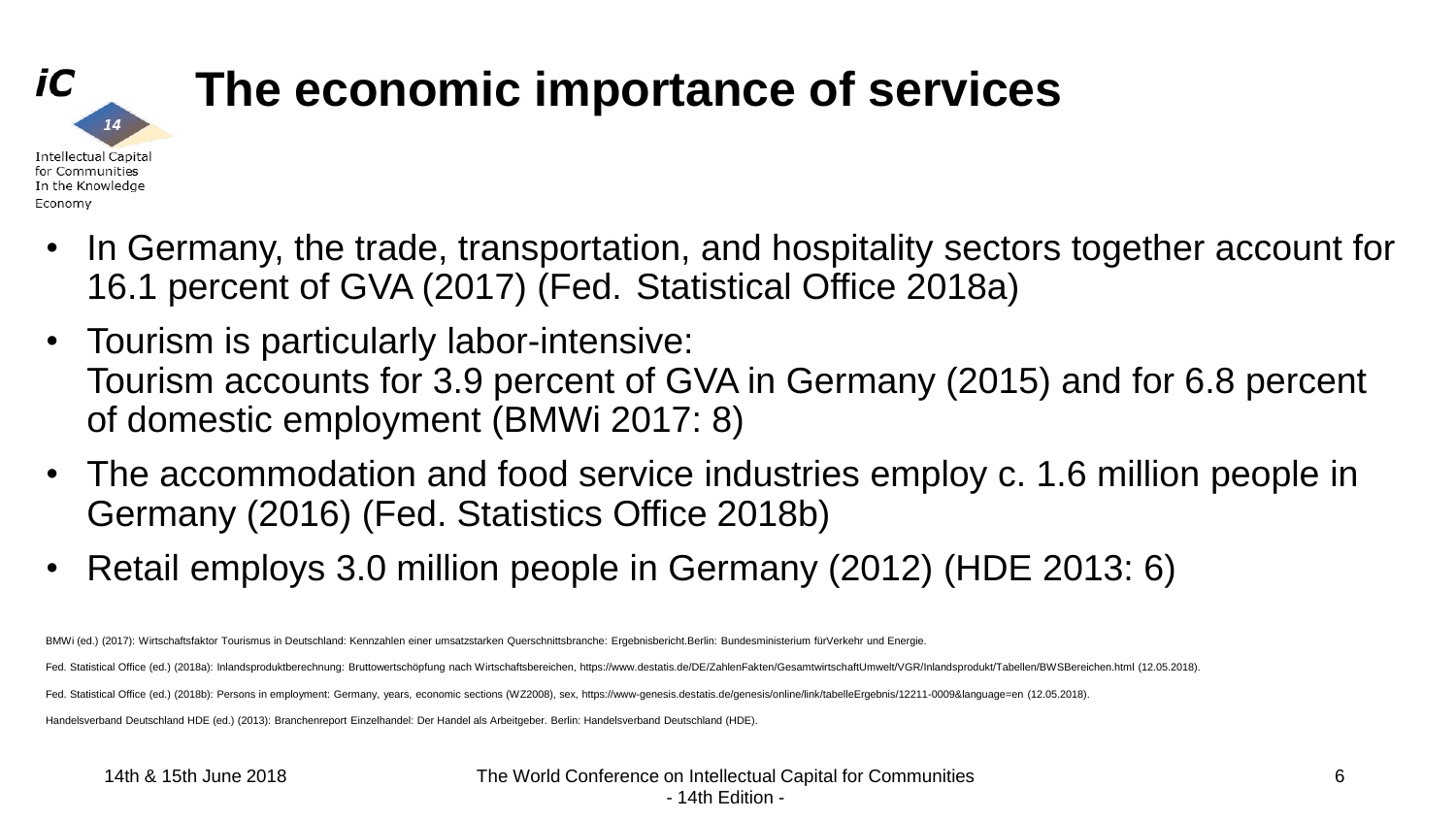

Economy

### **Digitalizing tourism: A taxonomy of tools and objectives**

| <b>Digital tool</b>                                                                             | <b>Rationali-</b><br>zation | <b>Value</b><br>creation | <b>Market</b><br>development | <b>Market</b><br>creation |
|-------------------------------------------------------------------------------------------------|-----------------------------|--------------------------|------------------------------|---------------------------|
| Website with online<br>booking                                                                  | ✓                           |                          |                              |                           |
| Online booking on a<br>platform                                                                 | ?                           |                          | ✓                            |                           |
| Social media                                                                                    |                             |                          | ✔                            |                           |
| Enhanced experience app<br>(hotel room, museum,<br>self-guided city tour) or<br>virtual reality |                             | ✓                        |                              |                           |
| <b>Transportation app</b>                                                                       | ✔                           |                          |                              |                           |
| Integrated travel app                                                                           |                             |                          |                              |                           |
| Virtual travel website/app<br>for the destination                                               |                             | ✓                        |                              |                           |

Source: own work.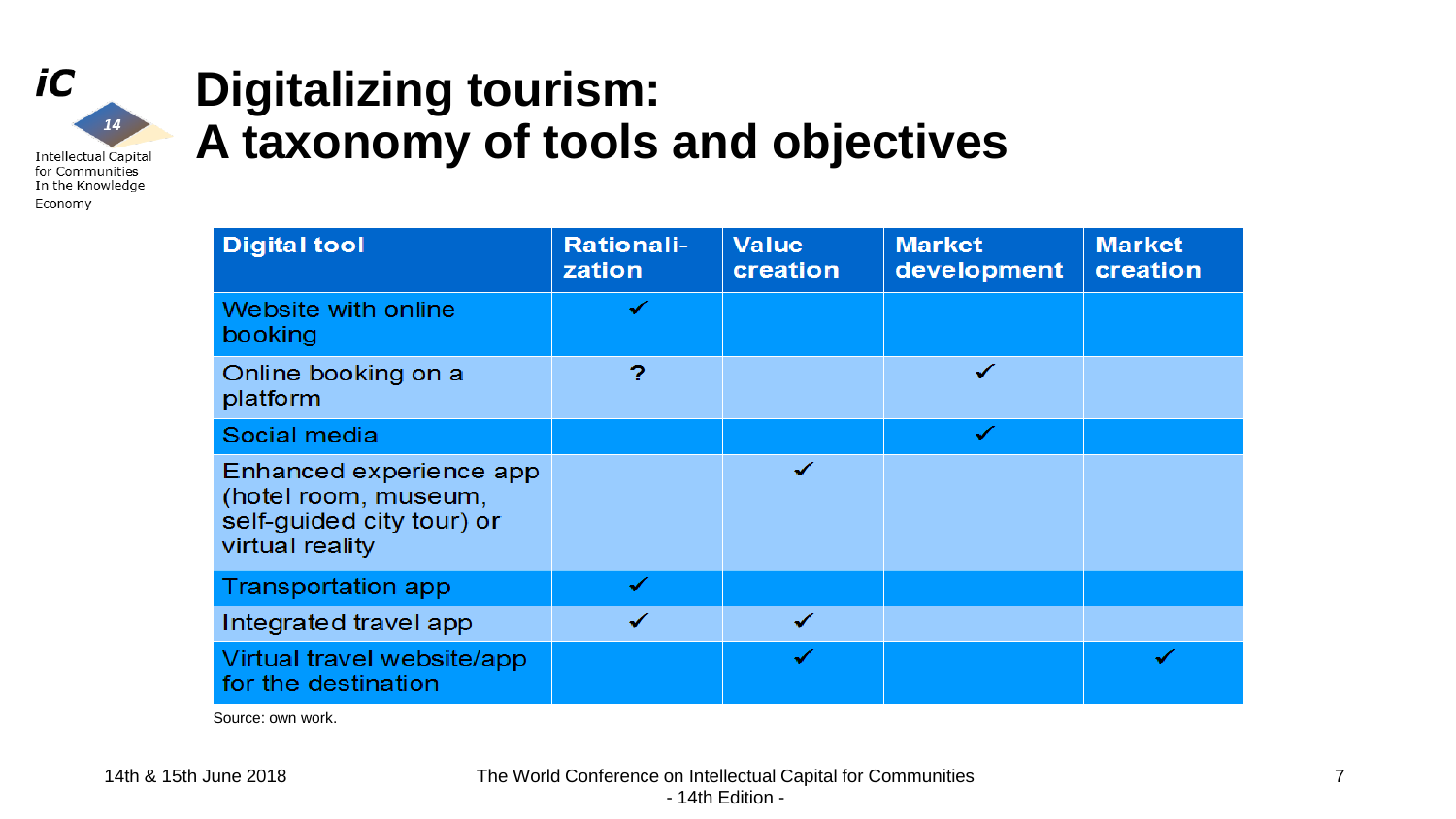#### iC  $14$ **Intellectual Capital** for Communities In the Knowledge Economy

### **Zooming in: Digitalizing tourism in a mid-sized city in Germany**

- Rosenheim: mid-sized city (c. 60,000 inhabitants) in Upper Bavaria
- Economic hub of a region spanning Bavarian and Austrian regions with c. 500.000 inhabitants between three urban centers (Munich, Salzburg, Innsbruck)
- Site of a growing technical university of applied sciences
- Local clusters in ICT and wood-related technologies; institutionalized cluster initiatives in ICT and retail
- Regional trade hub in retail (350 shops in the central business district)
- Focus on niche tourism: MICE (public conference center) and day trippers (exhibition center of national importance)

Source: Stadt Rosenheim (ed.) (n.d.): Jahreswirtschaftsbericht 2016/2017. Rosenheim: Stadt Rosenheim: https://www.rosenheim.de/fileadmin/Dateien/Wirtschaftsf%C3%B6rderung/Jahreswirtschaftsbericht%20Rosenheim%2016-17.pdf (1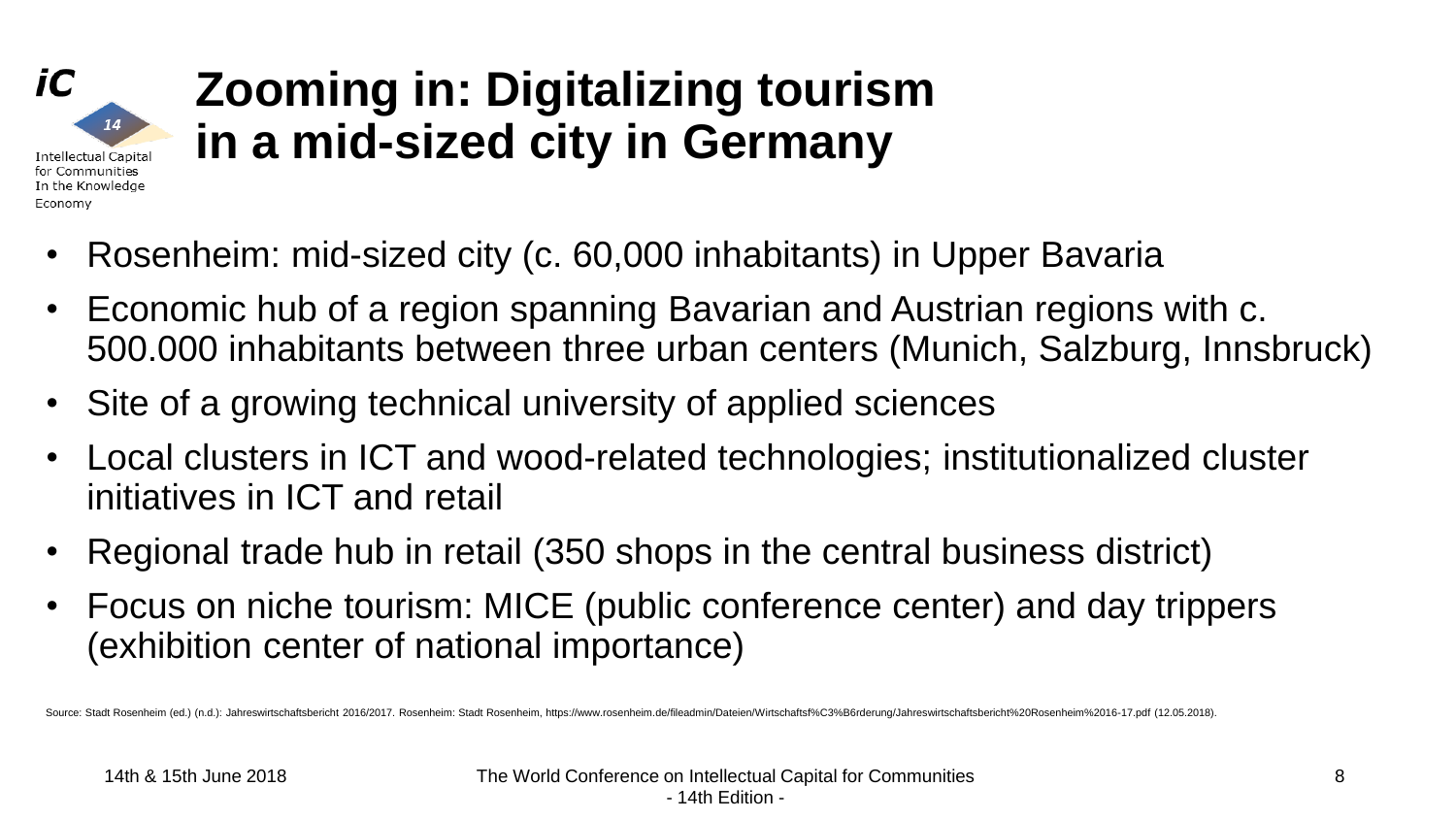### **Tourism digitalization in Rosenheim: The status quo (1/3)**

**Intellectual Capital** for Communities In the Knowledge Economy

 $14$ 

iC

**Public infrastructure (conference center, museums, tourism office)**



Source: own survey based on desk research with data researches on online platforms (Tripadvisor, Booking.com, Ticketmaster.de, Google Play Store). Note: Restaurants as well as hotel in-room apps are not considered.

#### 14th & 15th June 2018 The World Conference on Intellectual Capital for Communities - 14th Edition -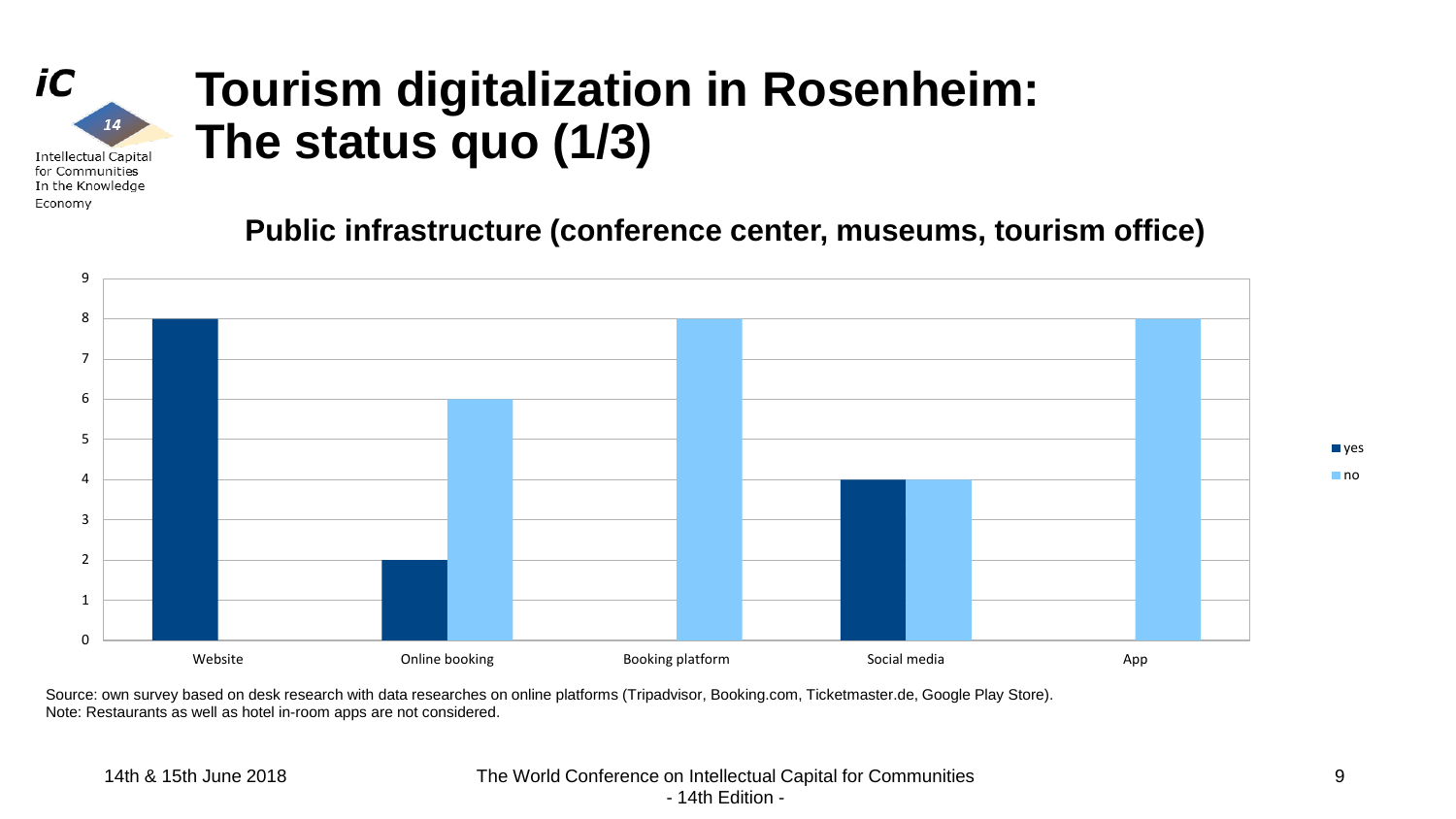#### iC **Tourism digitalization in Rosenheim:**  $14$ **The status quo (2/3) Intellectual Capital** for Communities

In the Knowledge Economy

> Website **Social Medical Concept Conline booking Conserverse Booking platform** Social media App App 0 2 4 6 8 10 12 14 **Hotels**

Source: own survey based on desk research with data researches on online platforms (Tripadvisor, Booking.com, Ticketmaster.de, Google Play Store). Note: Restaurants as well as hotel in-room apps are not considered.

#### 14th & 15th June 2018 The World Conference on Intellectual Capital for Communities - 14th Edition -

**■** yes no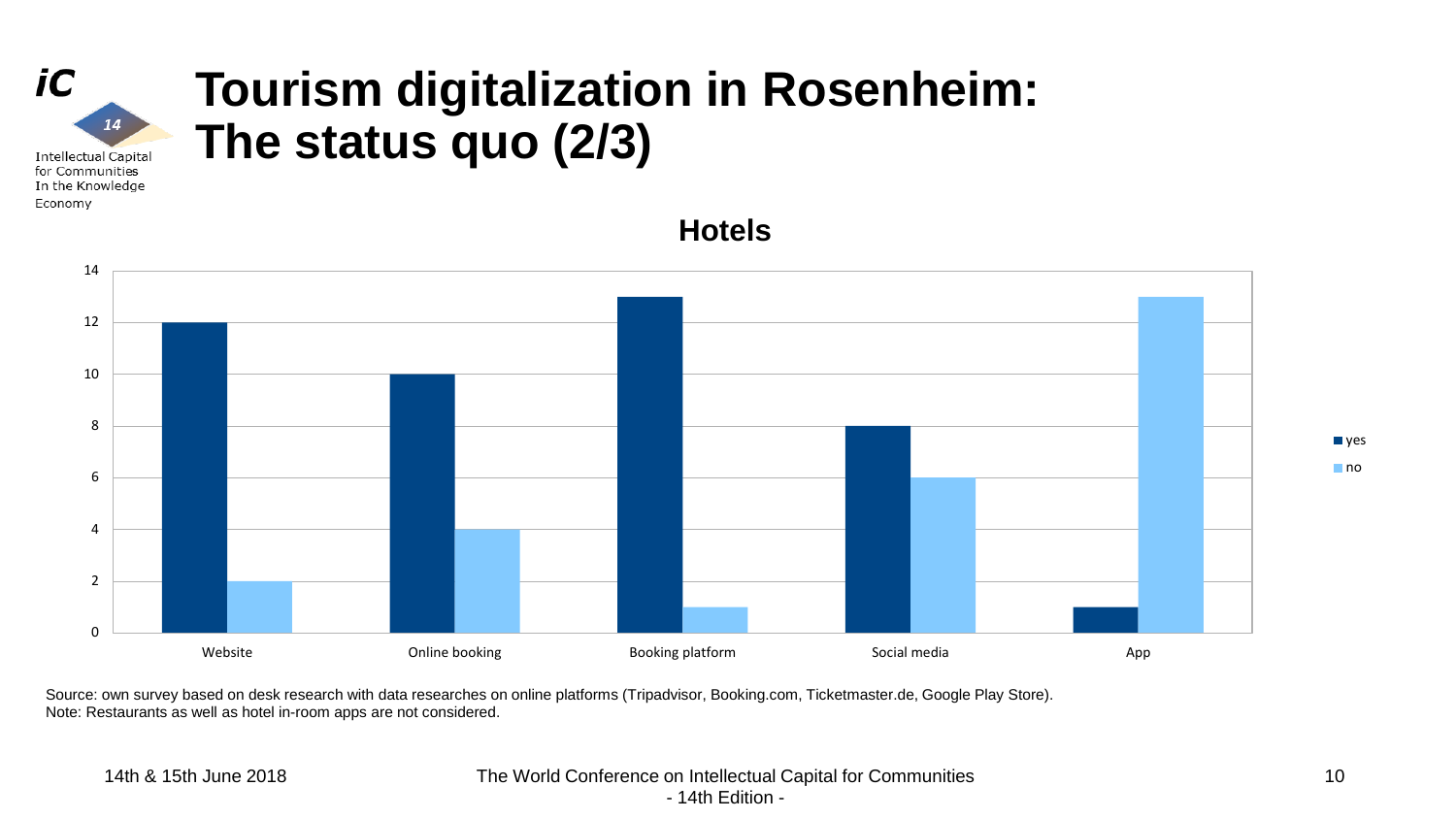

### **Tourism digitalization in Rosenheim: The status quo (3/3)**

- Most hotels have websites and offer direct online booking, but ease and quality vary considerably
- Most hotels are present on online booking platforms
- Attractiveness of websites and availability of add-ons (e.g. 360° pictures) vary considerably
- No city guide app
- Probably no enhanced-experience app in museums or conference center
- No virtual travel offers for the destination
- Almost no apps offered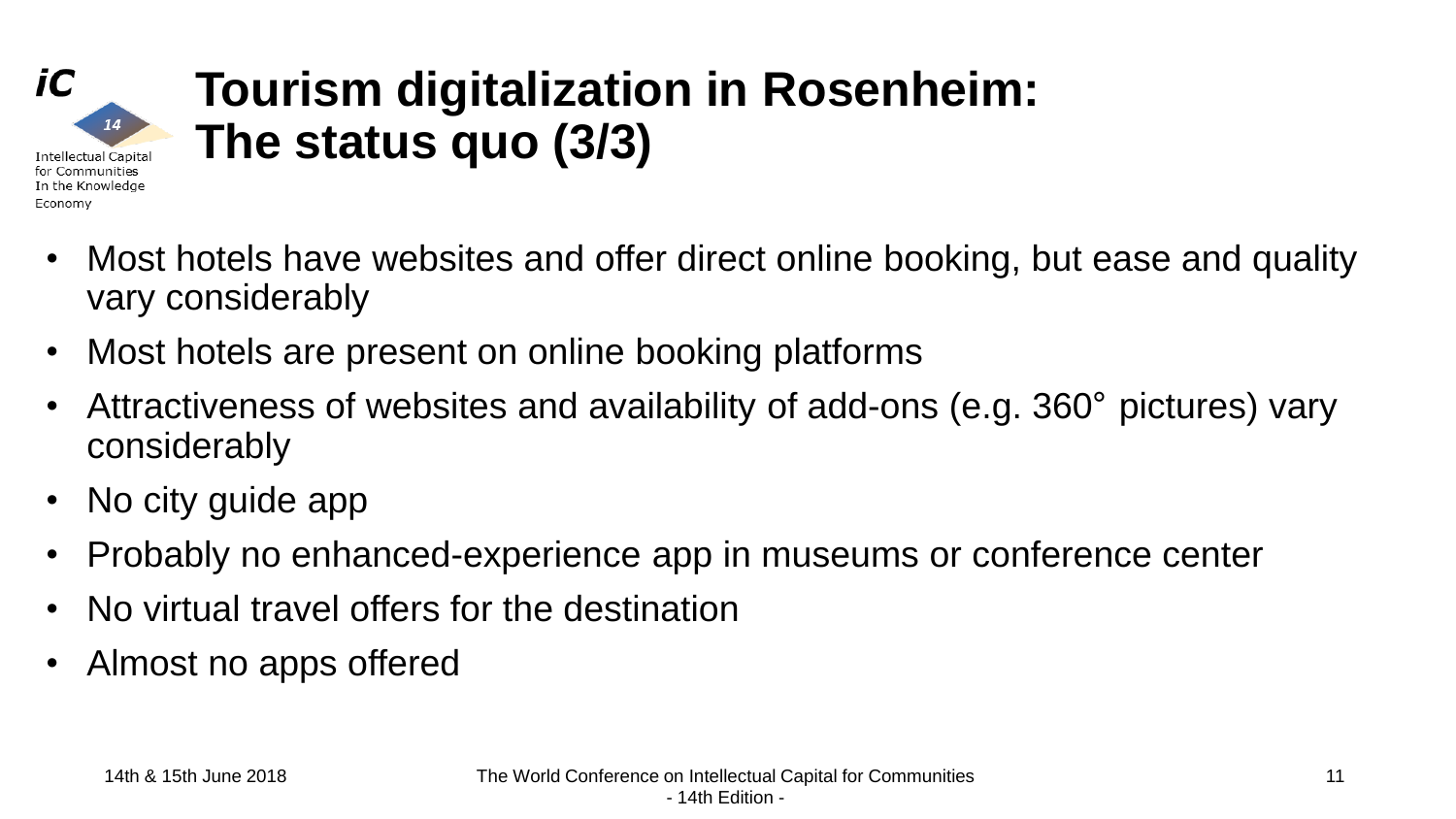### **Digitalizing retail: a few thoughts on a big challenge Intellectual Capital** In the Knowledge

- Large online retailers pose a challenge to retail SMEs
- Online platforms enable market development but exercise strong market power
- Personalized service is insufficient to keep retail SMEs competitive
- Reterritorialization of the shopping experience may be a partial answer (e.g. festivals or open-air markets)
- Digitalization offers opportunities for retail SMEs that cleverly combine personal service and digital efficiency
- $\Rightarrow$  But precisely how to do so?

iC

14

for Communities

Economy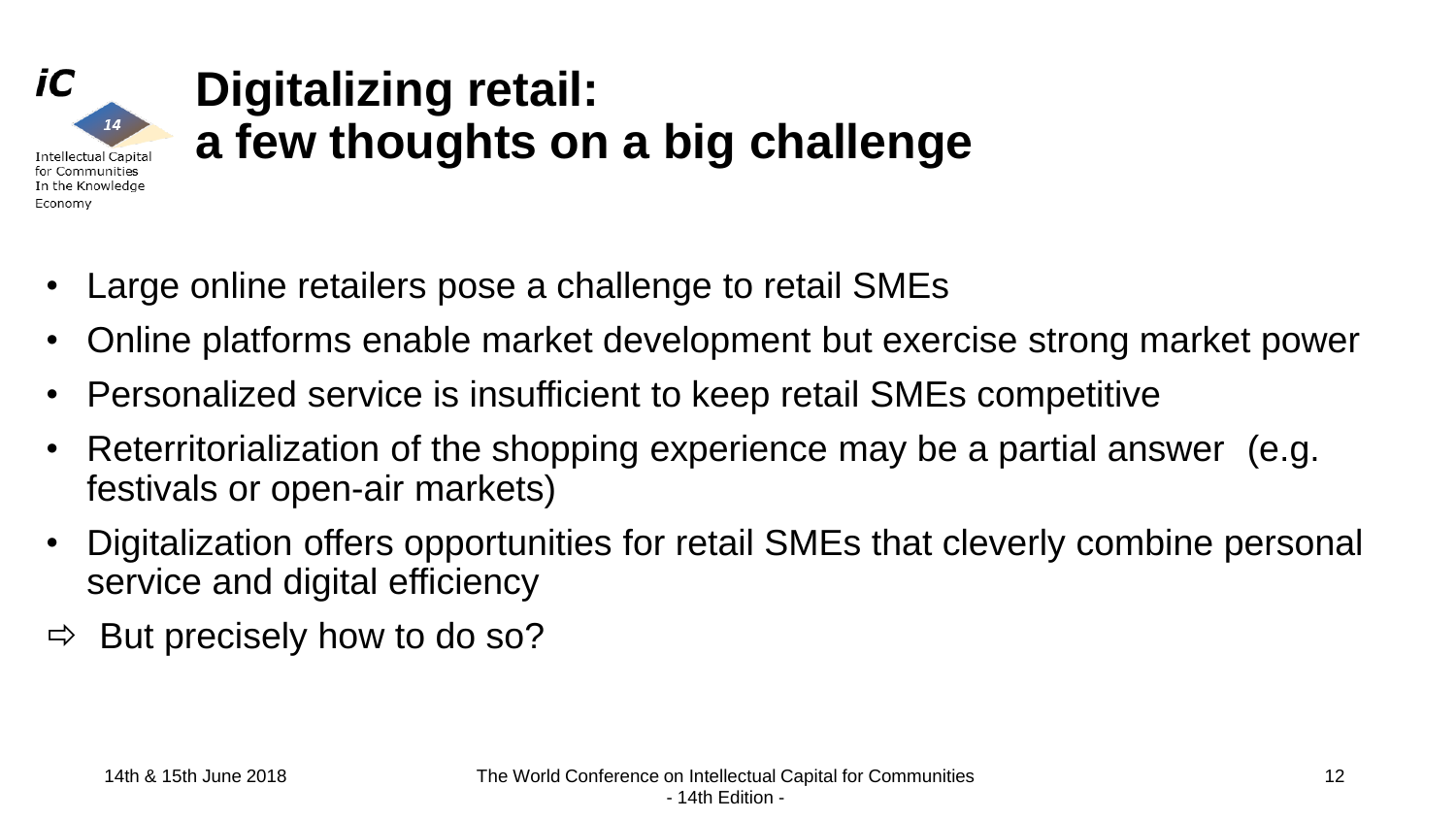#### **Recommendations for the case of Rosenheim:** 14 **Digitalizing tourism (and retail) Intellectual Capital** for Communities In the Knowledge

- Increase the guest experience in public tourism infrastructure (conference center, museums, exhibition center) with apps or virtual reality
- Establish a flagship platform by combining virtual travel, enhanced experience solutions, and personalized service
- Example: virtual museum on the city's medieval history combined with guided tours, complementary self-guided tour apps, thematically aligned special packages in hotels, restaurants, and stores, and specifically themed events (e.g. festivals, open-air theater, medieval open-air markets)

iC

Economy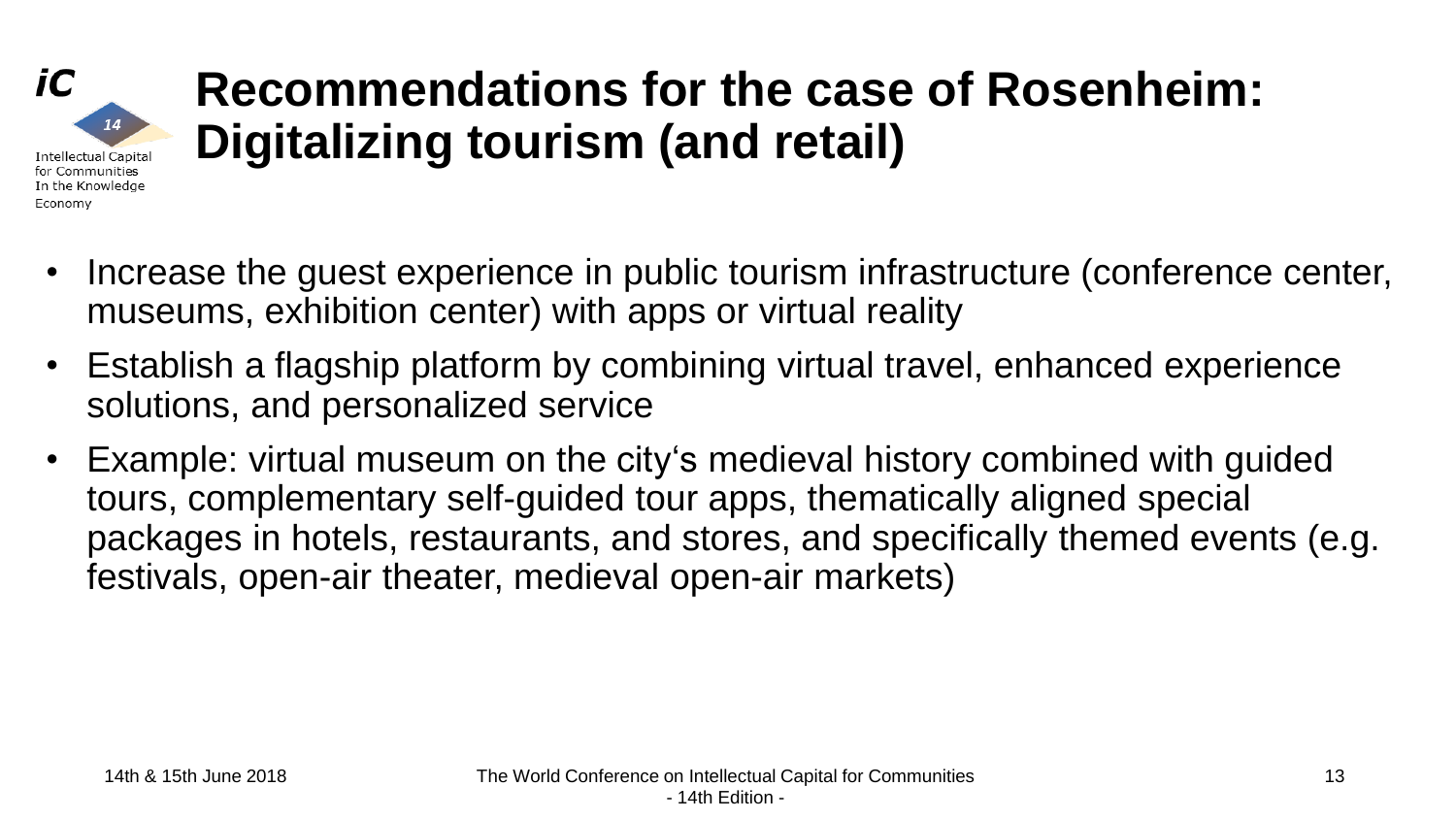

### **Recommendations for the case of Rosenheim: Promoting technology diffusion (1/2)**

- Set up a technology transfer center at the Technical University of Applied Sciences specifically dedicated to service digitalization and related cross-cutting themes (e.g. gamification) with multi-disciplinary competences in service management, marketing, health and IT
- Raise funds from private and public (e.g. ERDF) funds
- Set up a unit for applied research to tap into international trends and participate in international R&D projects on service digitalization (e.g. under Horizon 2020)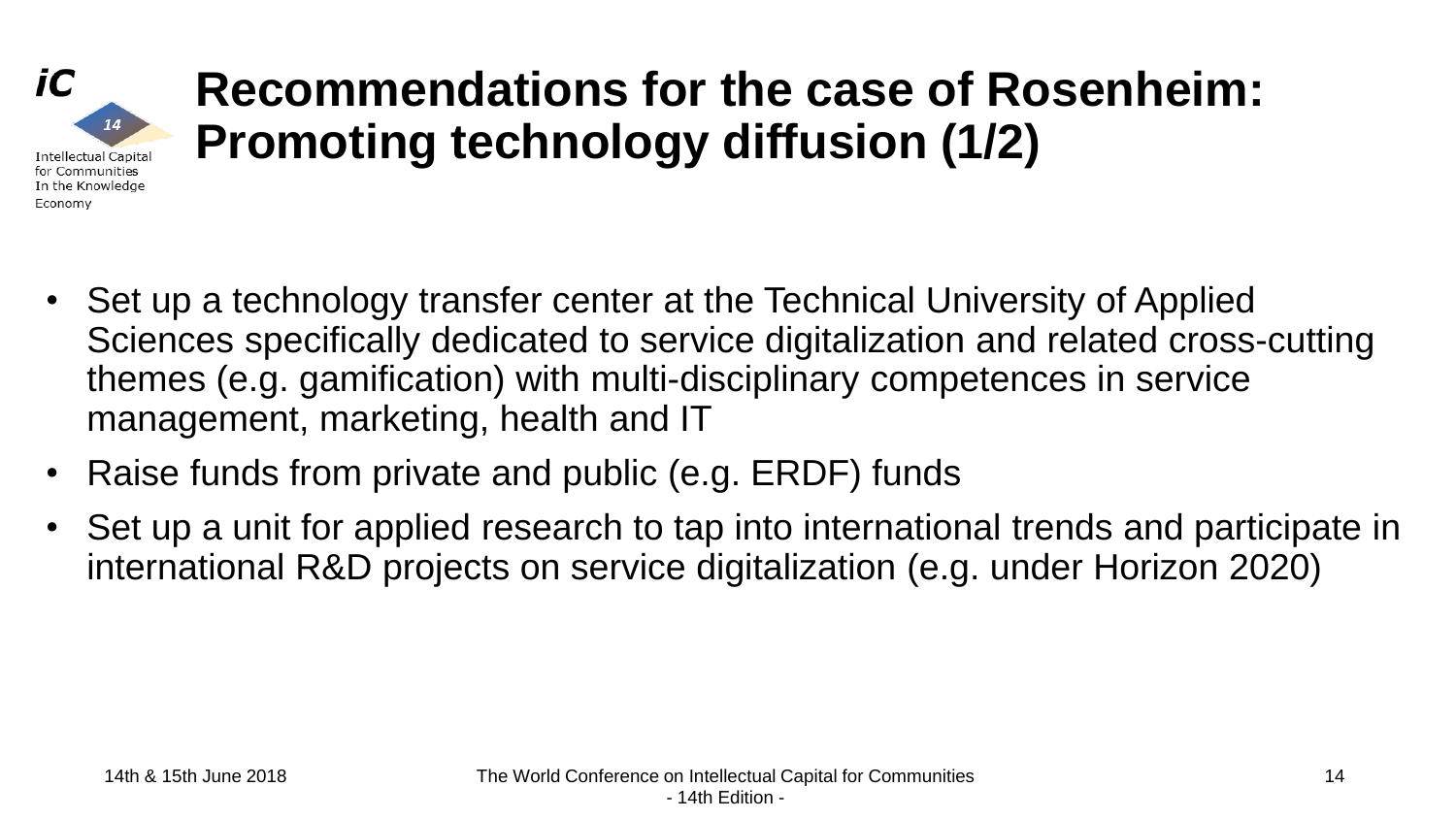### **Recommendations for the case of Rosenheim: Promoting technology diffusion (2/2) Intellectual Capital** for Communities

- Stimulate creativity on service digitalization, e.g. through student idea contests, app development nights, hackathons, or a co-working space for students and entrepreneurs on the university campus
- Set up capacity-building programs for service SMEs
- Offer consulting for service SMEs with a built-in feedback loop (possibly leading to interactive learning)
- Promote the diffusion of digital technologies to service industries through scholarships for specifically dedicated student internships in service SMEs
- Objective: generate solutions in applied research and through interactive learning, and diffuse them to service industries through capacity building, in-depth consulting, and the labor market

iC

14

In the Knowledge

Economy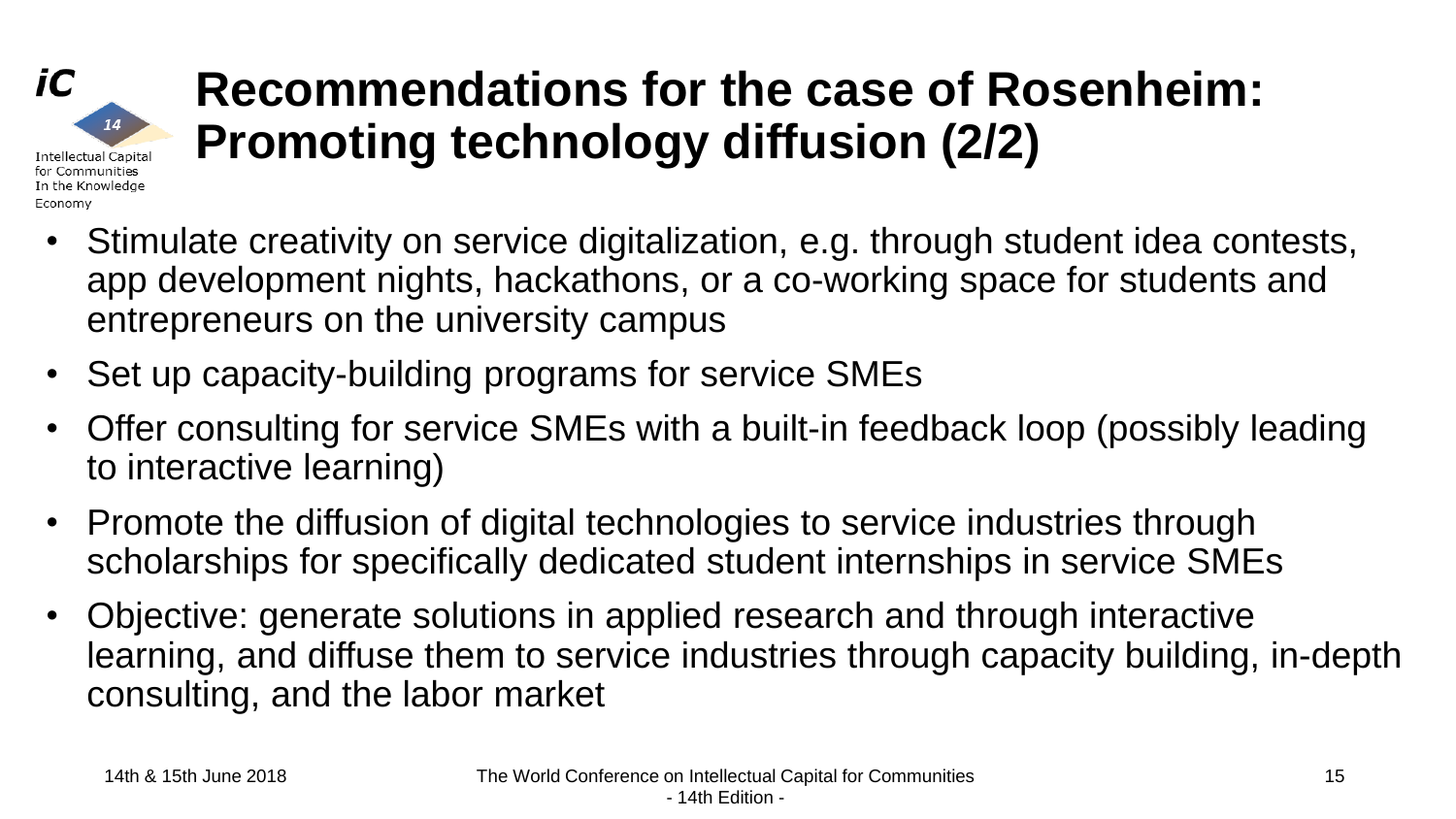## **Recommendations for the case of Rosenheim: Facilitating service SME digitalization**

- Raise awareness for the importance of service digitalization among SMEs, e.g. through events and good-practice awards
- Use existing IT cluster initiative for diffusing IT innovation to service industries
- Help service SMEs in finding joint digitalization solutions, e.g. through collaboration in a possible tourism cluster initiative or in existing retail cluster initiative
- Maybe facilitate the setup of digitalization consortia between SMEs (trust building)
- Set up capacity-building schemes for service digitalization and team up with neighboring regions with strong tourism and retail industries (Austria), e.g. under an Interreg project
- $\Rightarrow$  Cooperate with strong competitor regions to face common challenges

iC

Economy

14

**Intellectual Capital** for Communities In the Knowledge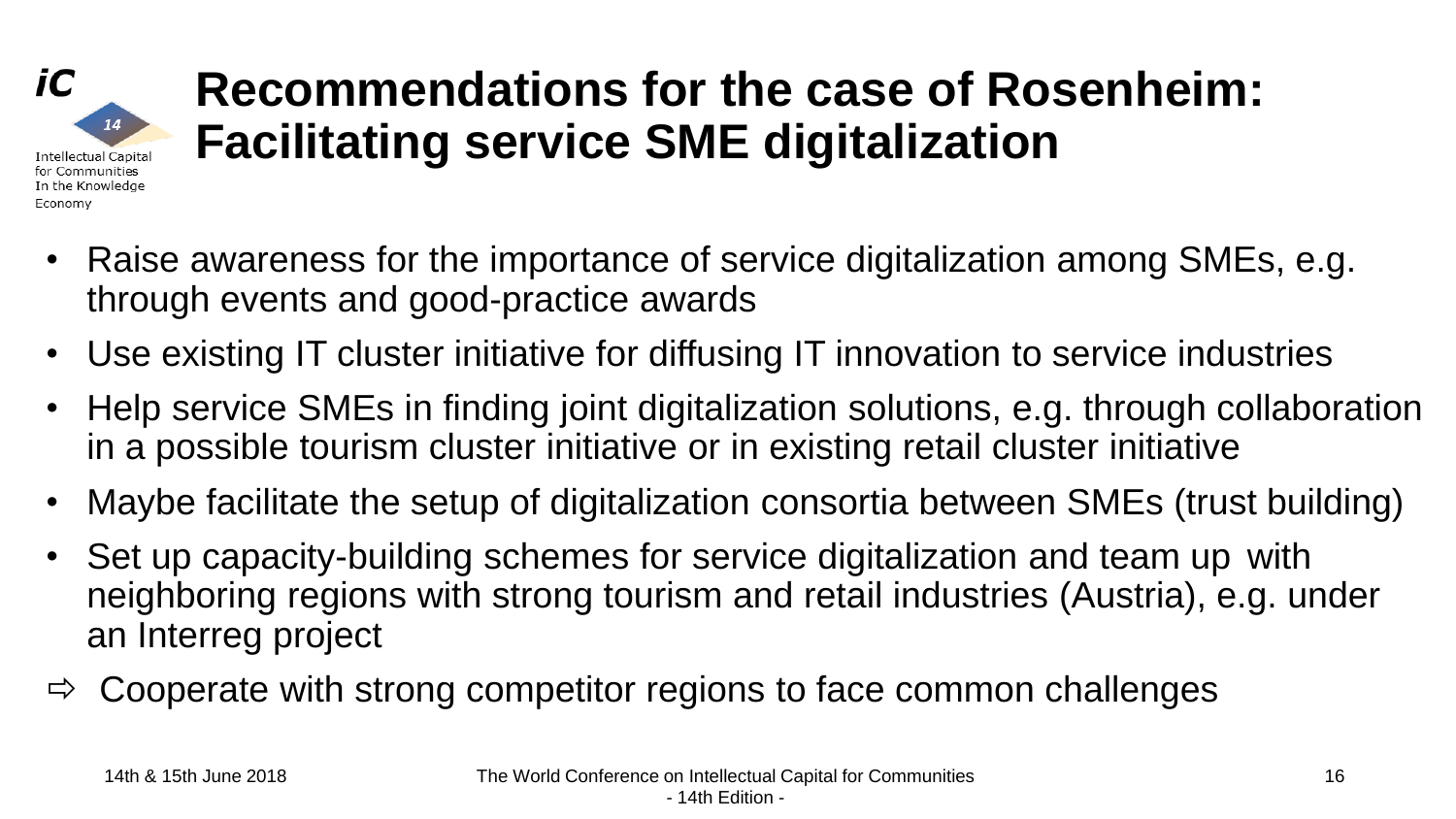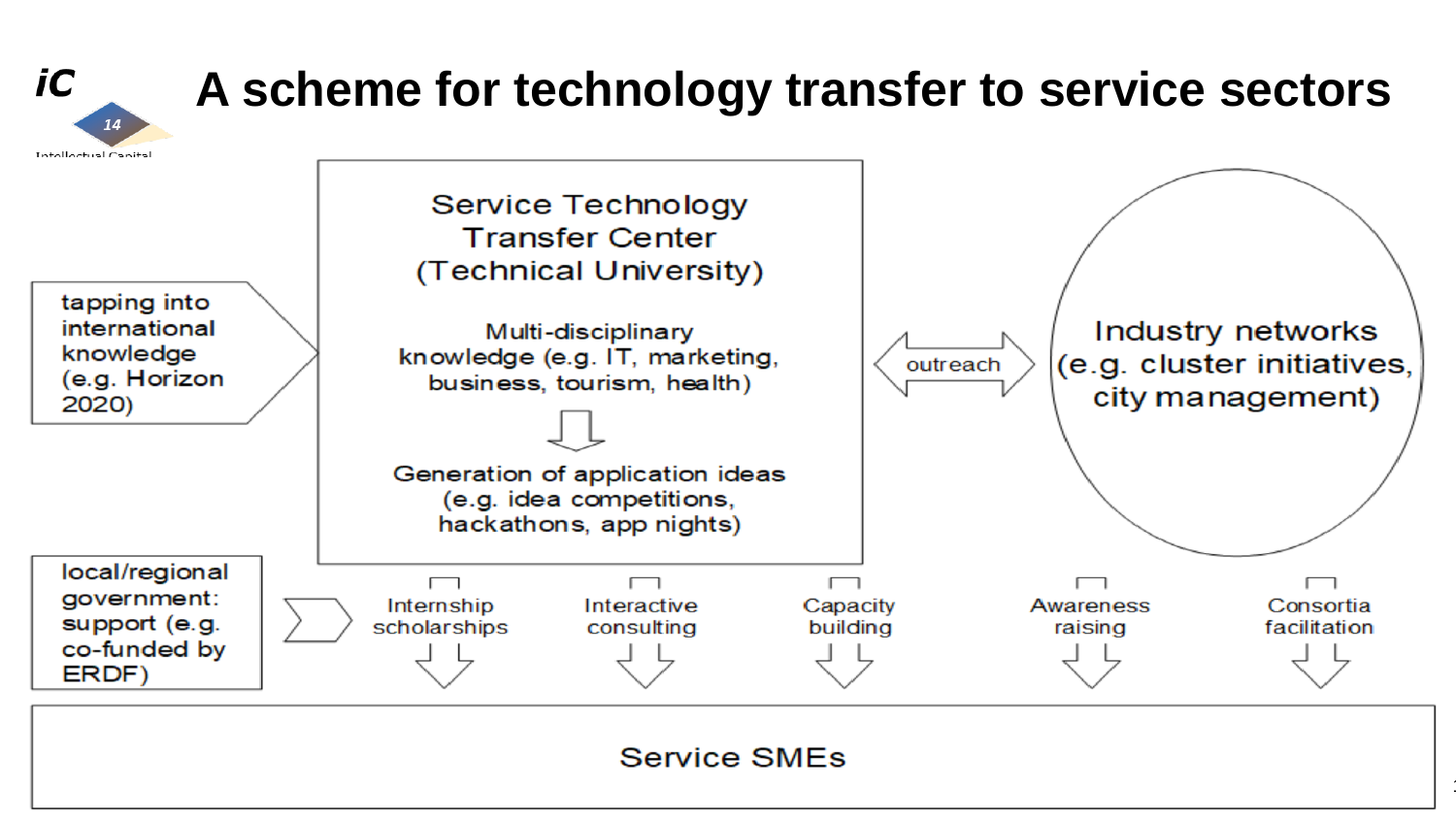

# **Conclusions and generalized policy implications (1/2)**

- Caveat: digitalization is not an end in itself!
- Policy should not actively promote labor-substituting technology uses (e.g. beware of pure self-guided tour apps without complementary personalized service offers)
- Instead, policy should support clever combinations of labor and technology
- Objective: keep the labor intensity of services but increase their labor productivity through technology by creating added value for customers and by building new markets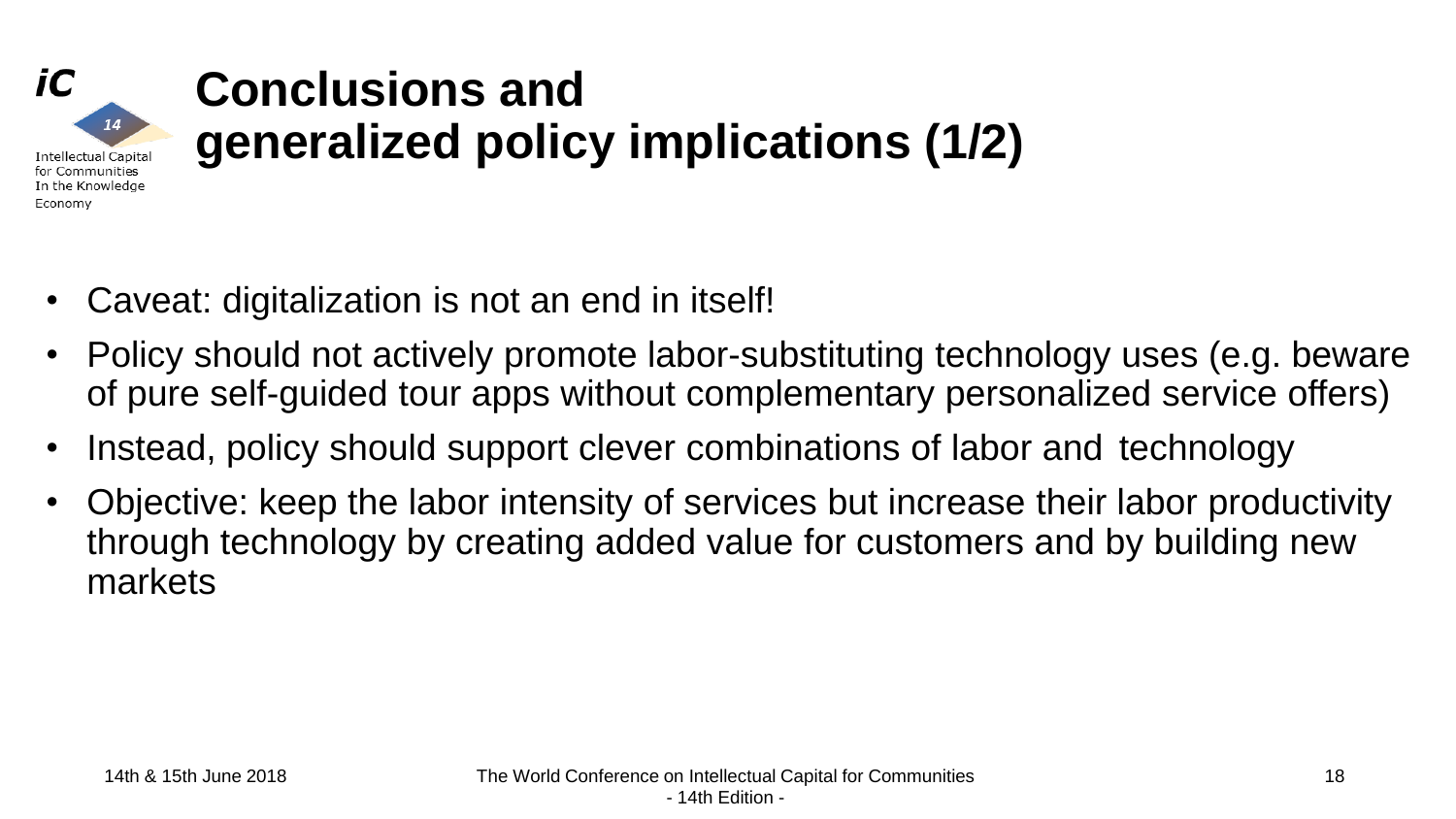#### **Conclusions and generalized policy implications (2/2) Intellectual Capital** for Communities In the Knowledge

- In tourism, policy can play an active role in digitalization by adding value to public tourism infrastructure (e.g. conference centers, museums) through experienceenhancing digital offers
- Parallel to public physical infrastructure, tourist destinations need public digital infrastructure
- Collaborative support structures such as cluster initiatives or other institutions for collaboration can be useful for overcoming barriers to service digitalization among SMEs
- Setting up these collaborative structures needs public support and trust-building (hence, policy support to institutional change)

iC

Economy

14